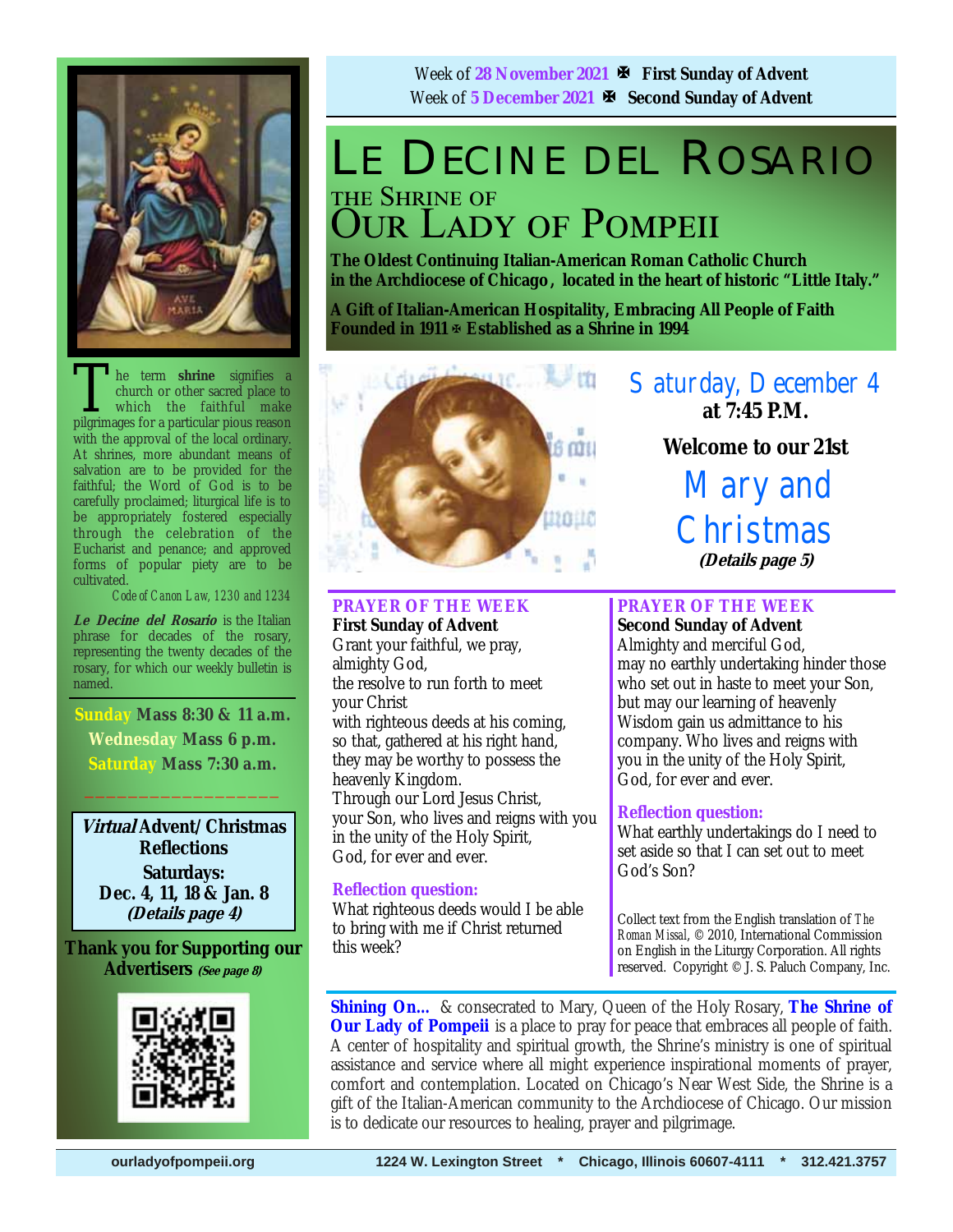#### A P l a c e t o P r a y f o r P e a c e… *where your heart always has a home!*

#### **READINGS FOR NOVEMBER 28:** International Commission on English in the Liturgy Corporation. All rights reserved

**First Reading** - The days are coming when the LORD will fulfill the promise made to Israel and Judah (Jeremiah 33:14-16).

**Psalm** - To you, O Lord, I lift my soul (Psalm 25).

**Second Reading** - May the Lord make you increase

#### **READINGS FOR THE WEEK OF NOVEMBER 28:**

| <b>Monday:</b> | <b>Tuesday:</b> | <b>Wednesday:</b> |
|----------------|-----------------|-------------------|
| Is $2:1-5$ :   | Rom 10:9-18:    | Is $25:6-10a$ ;   |
| $Ps$ 122:1-9;  | $Ps$ 19:8-11:   | $Ps 23:1-6$       |
| Mt $8:5-11$    | Mt $4:18-22$    | Mt 15:29-37       |

#### **READINGS FOF DECEMBER 5:**

**First Reading** - Stand on the heights, Jerusalem; see your children rejoicing that they are remembered by God. A merciful and just God leads Israel in joy (Baruch 5:1-9).

**Psalm** - The Lord has done great things for us; we are filled with joy (Psalm 126).

#### **READINGS FOR THE WEEK OF DECEMBER 5:**

| <b>Monday:</b> | Tuesday:         | <b>Wednesday:</b> |
|----------------|------------------|-------------------|
| Is $35:1-10$ ; | Is $40:1-11$ ;   | Gn 3:9-15, 20:    |
| Ps $85:9-14$ ; | Ps 96:1-3, 10ac. | $Ps 98:1-4$       |
| Lk 5:17-26     | $11 - 13$ :      | Eph 1:3-6, 11-12; |
|                | Mt 18:12-14      | Lk 1:26-38        |

#### **MASS IN REMEMBRANCE FOR NOVEMBER 28:**

Only after the Last Judgment will Mary get any rest; from now until then, she is much too busy with her children.  $\sim$  St. John Vianney

Philip Bartolotta Gilda & Tommy Bartuch Diana Bifero Aida Bonsonto John Byrne Francesca Perillo Camelo Anthony Capuano Romana & Angelo Caputo Jennie Catizone Phyllis Marnell Coleman Deceased members of the Colosimo family Ron Consalvo Suzanne Dalesandro

**A BUSY MOTHER** 

Oscar O. D'Angelo Marie Davino Theresa Davis Carmie (Shoes) De Laurentis Glenda De Vito Joseph & Theresa Di Buono Salvatore & Marie Di Buono Toni & Jimmy Di Fiore Alicia Escalante Nello, Marilyn & Salvatore Ferrara Donald F. Flynn Neil & Natalie Frances Thomas & Audrey Frangella

Virginia D'Alfonso Michele D'Alfonso Bene A. Dituri Mary Dituri

Dominick Dituri Carmella Fera The Dituri Family **November 28** Mary Dituri The Saviano Family

and abound in love that you may be blameless in holiness; conduct yourselves so as to please God

The English translation of the Psalm Responses from the *Lectionary for Mass* © 1969, 1981, 1997,

(1 Thessalonians 3:12 - 4:2).

**Gospel** - There will be signs and you will see the Son of Man coming with power and great glory. Be vigilant (Luke 21:25-28, 34-36).

| <b>Thursday:</b> | <b>Friday:</b>     | <b>Saturday:</b>    |
|------------------|--------------------|---------------------|
| Is $26:1-6$ :    | Is $29:17-24$ ;    | Is 30:19-21, 23-26; |
| Ps 118:1, 8-9.   | Ps 27:1, 4, 13-14; | Ps $147:1-6$ :      |
| 19-21, 25-27a;   | Mt 9:27-31         | Mt 9:35 - 10:1, 5a, |
| Mt 7:21, 24-27   |                    | 6-8                 |

**Second Reading** - May your love increase in knowledge to discern what is valuable that you may be blameless for the day of Christ (Philippians 1:4-6, 8-11).

**Gospel** - John proclaims a baptism of repentance for the forgiveness of sins. All flesh shall see the salvation of God (Luke 3:1-6).

|    | <b>Thursday:</b>  | <b>Friday:</b>  | <b>Saturday:</b>        |
|----|-------------------|-----------------|-------------------------|
|    | Is $41:13-20$ ;   | Is $48:17-19$ ; | Sir $48:1-4$ , $9-11$ : |
|    | Ps 145:1, 9-13ab; | Ps 1:1-4, $6$ : | Ps 80: 2ac, 3b,         |
| ì: | Mt $11:11-15$     | Mt 11:16-19     | $15-16$ , $18-19$ ;     |
|    |                   |                 | Mt 17:9a, 10-13         |

Vincent Gemino Maria Giannini Laura Goff Angela Grespan Sam, Rose & Clara Guardino Jesse J. James Clara Laino Anthony & Antonette "Babe" Lanzito Kenneth Malatesta Midge & Patsy Mancini Cynthia Marano Jeanine Navigato

Mr. & Mrs. Jack Panico Rocce Pavese Ernesto Ponticiello Provenzano Family Frank Rappa Bernard & Dorcas Roman Laura Roman Janet Scambiatterra Rudolph "Rudy" Tarantino Jimmy Tavolino Jr. Donald, Frances & Michael Jesse Van Camp

Page 2 The Shrine of Our Lady of Pompeii PRAYERS **<sup>\$</sup> 28 November & 5 December 2021**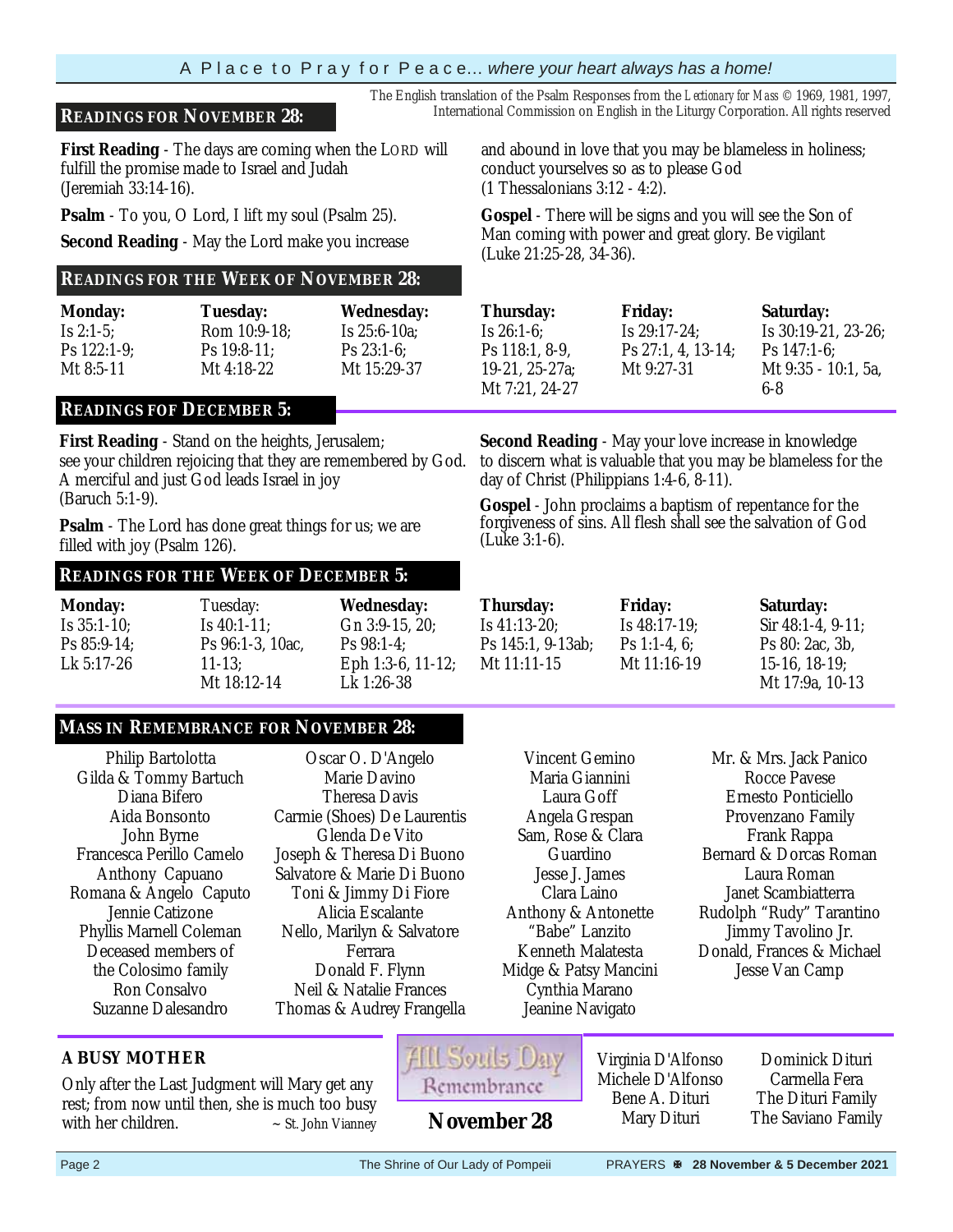#### **PRAYERFUL INTENTIONS FOR NOVEMBER 28:**

Special Intentions of Baroud Family Esther Bartolatta Peachie Basile Rachel Bishop Debbi Brunetti Eleanore Camardo Ann Canada Capitanini Family/ Italian Village Capuano Family Mrs. Linda Caputo Carlina Castilla Giovanni Cesario Rosemary Chachula & Family

Bea Cunningham Barry Dalesandro Michael D'Alexander Mary Jo Davidson Charlie J. De Mory Anthony C. De Mory, MD Annamarie Di Buono Fr. Dan Fallon Anthony, Lucy & Josephine Fiore Fr. Mike Gabriel Joan Galullo Colleen Grant Craig Grant Mike Johannsen

Eileen Knight Cathy La Rocco Denna Laing Carl Liture Niece of Molly & Leonard Lobo Paul Lutton Grace Macaluso Marco Zoe Mendez Ken Mercury Amber Miller Andy Montano Carmella Morris Sam Mosillami Mary Murray Mase & Laverne Narcissi

Patricia Newmann Albertina Novotny Phyllis Reda Denise Rodriguez John Savino Barbara Schifler Nancy Screiber Jeannine Valentino Renée Van Camp Leonarda Vaniglia Jamie & Nicholas Vayda Tango Vera Alice Weiner Cpt. David Weir Souls in Purgatory

**PLEASE NOTE: Names submitted for PRAYERFUL INTENTIONS** will remain listed for 4 weeks (2 issues). Please contact the office to submit your request. Thank you!

All Deceased Members from the Old Neighborhood All the Deceased Members of the Pompeii Auxiliary Isabelle Albanese Richard Albanese Ignacio Ambubuyog John & Lena Arpino Mary Bartucci Gilda Bartuch James V. Battaglia Battaglia Family Louis & William Biegler & Family Antonio Bifero Anna & Bruno Bracco Vito Brunetti Camelia Bufalino Italia Nella Calabria Italo & Isabella Calabria Calabria Family Gemma Candreva Argondizzo Paul Capuano Vittoria Cesario Cesario Family Celestino & Saletta Chiordi Robert S. Clementi Phyllis Coleman Robert J. Colosimo Magdalena Concepcion Theresa Confessore Paul Corso Vera Concetta Cullen Marian & Robert Cunov Joseph J. Dalesandro Suzanne Dalesandro

**Perpetual Light SocietyPerpetual Light Society** 

Dalesandro & Inedino Families Oscar O. D'Angelo Danza & Messina Family Giovanna D'Arrigo Marie Davino Ralph Robert Davino Robert Anthony Davino Carmen "Shoes" De Laurentis Joseph & Theresa Di Buono Salvatore & Marie Di Buono Rose Di Buono Alesia Anthony & Margaret Di Fiore Antoinette "Toni" Di Fiore James Di Fiore Di Lorenzo Family Dominic Di Frisco Autilia Di Nunzio Anthony M. Discepolo, Sr. La Verne Dondlinger Jill Epsteen Jill Ann Epsteen Nicole M. Falbo Nello & Marilyn Ferrara Salvatore Ferrara The Fiore Family Alex & Mary Fosco Mary Aragosa Fragomeni Joseph Gambino Lucien Gambino Vivian Gambino Joseph L. Gambino, Jr. Garramone Family Vincent Gemino Jonathan Gouoitis Joanne Grant

Angela & Mario Grespan Richard Grieco Richard Grieco Clara Guardino Sam & Rose Guardino Mary Impasto Peter B. Impasto Tony Izzi Walter & Stella Jagielnik Anna Marie Jenero Dr. Julio Jimenez Clara Laino Dominic "Lee" Laino Leonard Laino Louis & Josephine Laino Rafael L. Lamasan Anthony & Antonette "Babe" Lanzito Joseph & Tomasina Lanzito & Family Alba LoVerde Wright Edith Luciani Kenneth M. Maslak Annette Mategrano Dave Mc Carty Ted P. Milos Terry Milos Vincenzzo Morici Mosillami Family Nocerino Family Marie Palello Diane Panico Nancy Panico Nick & Filomena Panico Louis Panico, Jr. Mary Parenti

Francesca Perillo Camelo Rose Periziani Samuel "Blackie" Pesoli Eleanor & Guy Poderino Tom Priley Leonard Rago Balthasar & Sarafina Rappa Frank Rappa Raso Family Elisabetta Raspa Saverio L. Raspa Louis Reda Hugh William Ridgeford Rinella & Capone Families Louis Roberts Theresa Roberts Ben & Dorcas Roman Lawrence & Angie Rosone Joseph Russo Lena & Louis Scannicchio Joseph Scarpaci St. Elena Society Members James & Phyllis Stafford Jennie Mae & Edward Strama Tancredi Family Angela & Rudy Tarantino James Tavolino, Jr. Marie Tebbano Tom & Irene Tobin Frank Trotti Agatha Tunzi Donald & Frances Van Camp John Van Weir Bernadette Worobey

**28 November & 5 December 2021**  $\%$  SPIRITUALITY The Shrine of Our Lady of Pompeii Page 3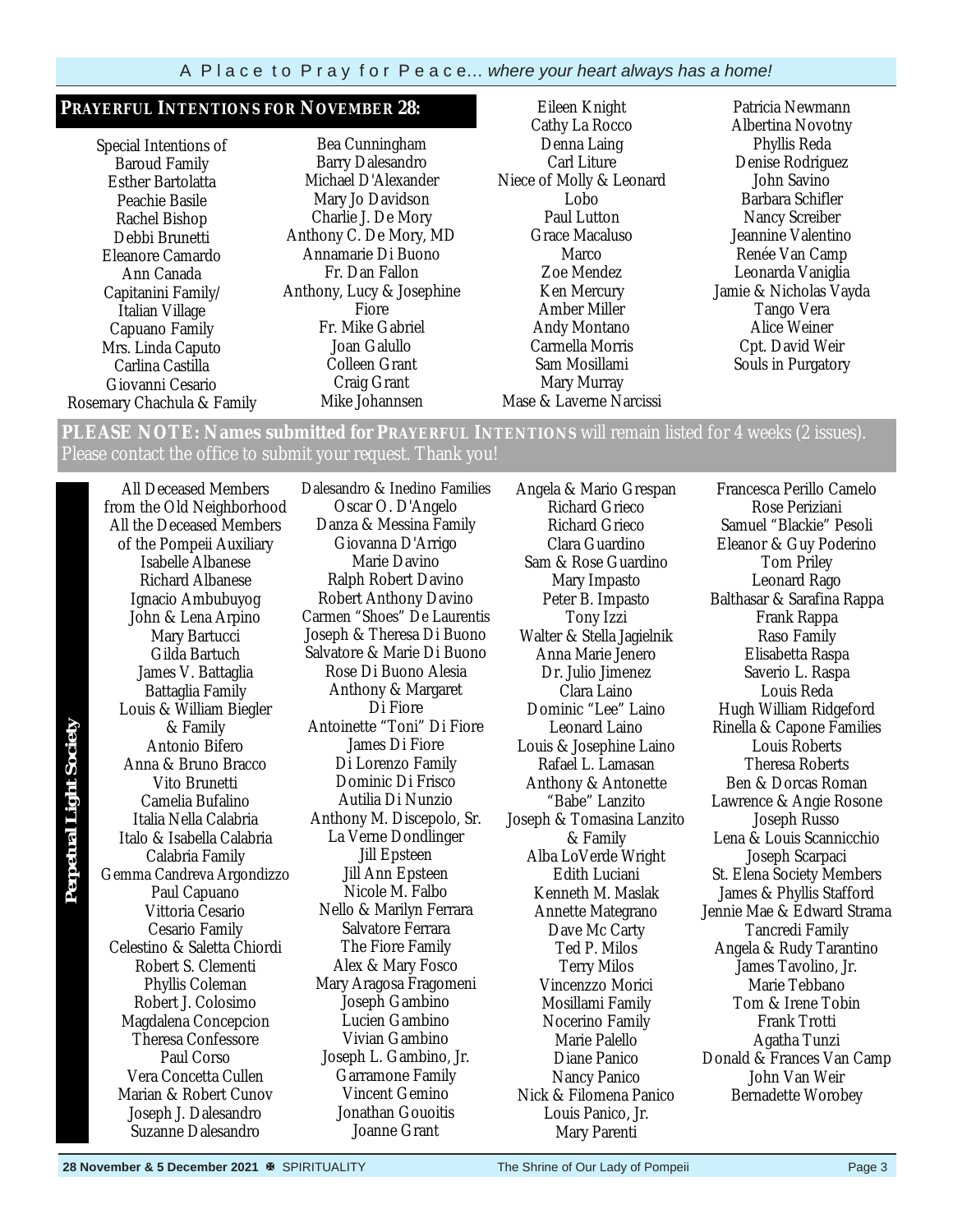**The Shrine of Our Lady of Pompeii**, together with **Our Lady of Mt. Carmel Church**, present



### **Musing on Music: Reflections on the Hymns of Advent and Christmas A Four-Part Virtual Event**

Amid the isolation of a lingering pandemic arises an opportunity for a sacred time to meditate on the promise of Emmanuel, "God with us." Journey with us, virtually, as we explore four classical hymns of Advent and Christmas, creatively interpreted in the writing of Fr. Richard Fragomeni.

Each week a different presenter will focus on a different hymn, with the opportunity for reflection and small group discussion.

Together let us seize the opportunity to awaken from our slumber and with eyes of faith see in the darkness around us the birthplace of the Light, the Christ, to whom all the music of the heavens is eternally directed.

## **December 4** – **Fr. Richard Fragomeni** on **"O Come, Divine Messiah"**

Fr. Richard Fragomeni, PhD is a nationally acclaimed speaker, author, retreat master and teacher; Professor of Liturgy and Preaching, Catholic Theological Union, Chicago, Adjunct faculty, Department of Religious Studies, De Paul University.

### **December 11** – **Julie Berggren** on **"O Come, O Come, Emmanuel"**

Julie Berggren, MA, is a spiritual director, chaplain, and retreat leader.

### **December 18** – **Br. Antony Julius** on **"Like the Dawning of the Morning"**

Br. Antony Julius Milton joined the Franciscan Capuchin Province of Tamil Nadu, India in 2010. Recently ordained a deacon, he is currently at CTU studying for his M.Div. and M.A. in Theology while ministering at The Shrine of Our Lady of Pompeii.

## **January 8** – **Catharine M. Lentz** on **"O Little Town of Bethlehem"**

Catharine M. Lentz, JD, MA is the Director of Adult Faith Formation and RCIA at Our Lady of Mount Carmel Church in Darien, IL. She has a Masters in Liturgical Studies from Catholic Theological Union and a Juris Doctor from the University of Chicago Law School.

Join us on Saturday mornings from 10:30 a.m. to 12:00 p.m. for as many of the sessions as you would like. Each is independent of the others. There will be one link for all four sessions sent when you register, and a reminder with the link sent the day before each session.

**Daybreaks: Daily Reflections for Advent and Christmas** by Fr. Richard N. Fragomeni, PhD, the book from which our pilgrimage draws its inspiration, will be available for you to pick up at either **The Shrine of Our Lady of Pompeii** (Chicago) or **Our Lady of Mt. Carmel** (Darien) for a **\$5 suggested freewill donation.** You may also **purchase it yourself online** or at **www.ourldyofpompeii.org.** *Daybreaks* is a prayerful resource that can be used for each and every Advent and Christmas season but it is **not required** to participate in this virtual event.

**SHRINE RECONCILIATION SERVICES:** Available in-person Sun., Nov. 28, Dec. 5, 12 & 19 from 9:45–10:45 a.m.

If you have any questions or need more information, please contact **Carl Wachsmann: 312.421.3757, x315** *or* **carl@ourladyofpompeii.org** or **Cathy Lentz: catharine.lentz@ourladyofmtcarmel.org** or **630-852-3303, x5.** 

Freewill donations will be gratefully received.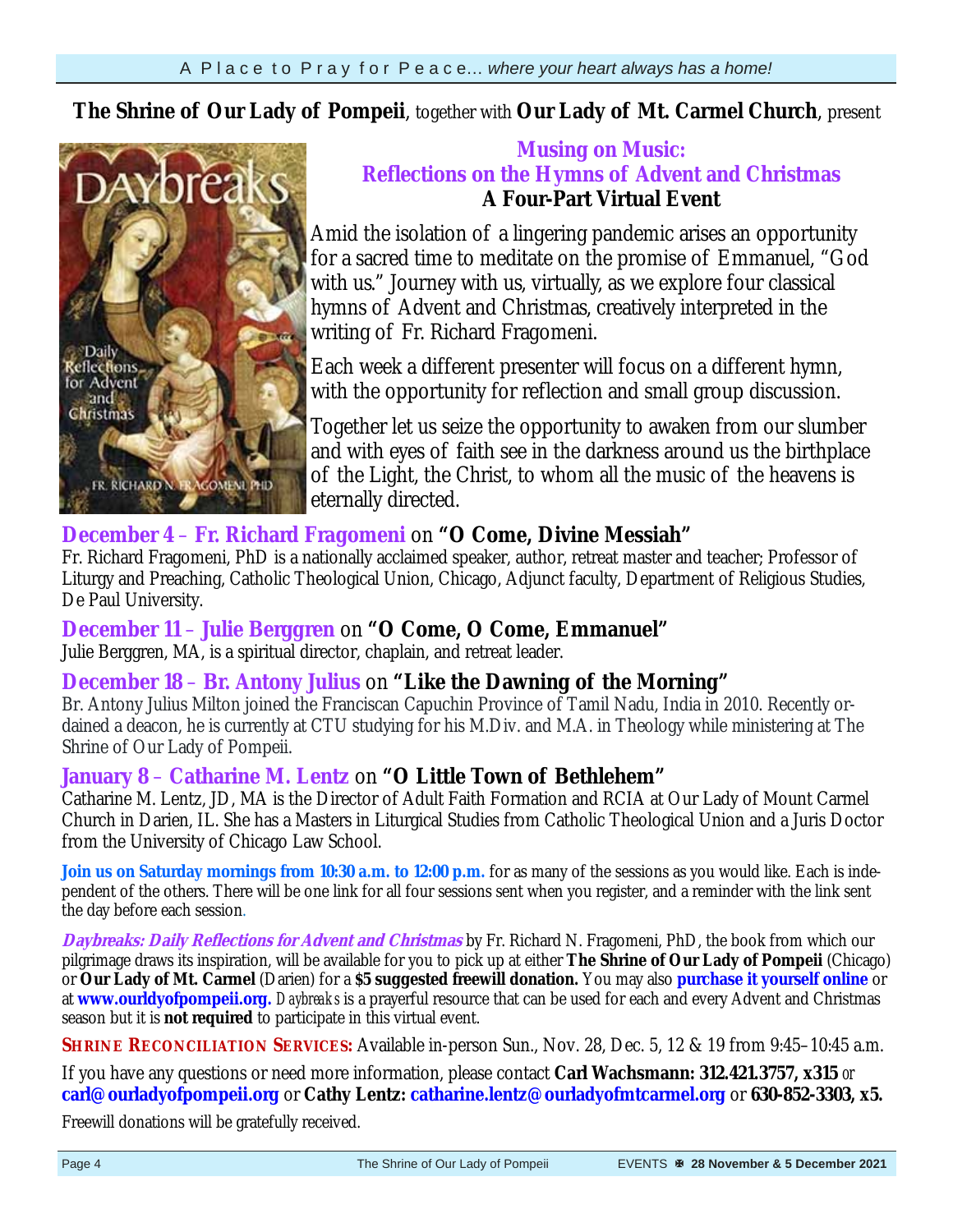## **Garden of**

# $\mathop{\mathrm{H}}\nolimits$ ary

Each 4" x 8"

**ELEBRATION** Kick off the Season... Purchase

Kick off the Season... Purchase<br>an early **gift of Christmas music**<br>an early **gift of Christmas music** Kick on the of Christmas music<br>an early gift of Christmas music<br>for friends & family - "In Person"<br>for the "Live Stream" Lior" for friends & family - In the link<br>ticket(s) or a "Live Stream" link<br>ticket(s) or a concert, good for ticket(s) or a "Live Stream<br>ticket(s) or a "Live Stream<br>to this year's concert, good for to this year's concert, good

#### You are cordially invited by Co-Chairs:

Lydia and David Allen Tara and Robert Cesario Patricia and Joseph Perillo Marietta and Louis Pullano Louis H. Rago

to attend

## Mary and Christmas 2021

Saturday, December 4, 2021

The Shrine of Our Lady of Pompeii 1224 West Lexington Street, Chicago

Concert begins at 7:45 p.m. sharp Doors open at 7:15 p.m.

The event will also be live streamed at 7:45 p.m. Saturday, December 4, 2021 Register online at: www.ourladyofpompeii.org

Fill out the enclosed reply card to register



**Complimentary Valet Parking** 

Please Print Clearly and Legible to avoid extensive print Clearly to avoid extensive print Clearly to avoid extensive print Clearly and Legible to avoid extensive print Clearly and Legible to avoid extensive print Clearly

The Shrine of Our Lady of Pompeii's annual Mary and Christmas concert will be presented as an in person event and also as a live streamed event.

Please select your preference on the enclosed reply card.

| Name: PLEASE PRINT NAME                                                                                            |  |
|--------------------------------------------------------------------------------------------------------------------|--|
|                                                                                                                    |  |
|                                                                                                                    |  |
|                                                                                                                    |  |
| Email address is required to attend this live stream event. (Email will not be published).<br>PLEASE PRINT CLEARLY |  |
| $\Box$ Enclosed is my Check# in the amount of \$                                                                   |  |
| Payable to The Shrine of Our Lady of Pompeii or                                                                    |  |
| $\Box$ Visa/MC# $\qquad \qquad \text{CVV#}$ Exp.                                                                   |  |
| Signature: Signature:                                                                                              |  |
| Contact: Marcia Piemonte at 312.421.3757 or mlp@ourladyofpompeii.org<br>for further information                    |  |
| PLEASE NOTE: This is a Limited Seating Event.                                                                      |  |
| *Reservations are appreciated by Friday, November 26<br>in order to be included in the Program Book.               |  |
| Donations are tax deductible to the fullest extent of the law.                                                     |  |

paver costs **250.00. PLEASE TERR IN WHITE** WAS HELD VIRTUALLY, WE ARE PLEASED TO ANNOUNCE THAT THIS YEAR'S CONCERT WILL BE A LIVE EVENT! THE SONIC SPLENDOR OF THIS ANNUAL CONCERT WILL RESONATE THROUGHOUT THE ACOUSTICAL JEWEL THAT IS THE SHRINE OF OUR LADY OF POMPEII AS WE WELCOME BACK THE INCOMPARABLE WILLIAM FERRIS CHORALE, UNDER THE DIRECTION OF MAESTRO PAUL FRENCH, IN A PROGRAM OF FAMILIAR AND GLORIOUS **additional state of the state of the state of the state of the state of the state of the state of the state of the state of the state of the state of the state of the state of the state of the state of the state of the st CHARLES INVONTE** MELODIES OF THE SEASON, NEAPOLITAN SONGS, AND FAVORITES OF<br>BELOVED FILM COMPOSER ENNIO MORRICONE WILL HELP TO RING IN THE SEASONI JOINING IN THE MUSICAL BANQUET WILL BE HARP VIRTUOSO, LAUREN HAYES, THE INCOMPARABLE SOPRANO JOSIE FALBO, BARITONE ANTHONY RAGO AND OUR BELOVED RECTOR, REV. RICHARD FRAGOMENI, ACCOMPANIED BY A CHAMBER ORCHESTRA. JOIN US FOR WHAT PROMISES TO BE AN EXUBERANT AND HEARTWARMING EVENING OF HOLIDAY MUSIC **MAKING** 

## Mary and Christmas 2021

Online: ourladyofpompeii.org or Call: 312.421.3757 or Return this card with reservation.

I/We wish to sponsor the Mary and Christmas Concert in this way:

#### Archangel \$800

Includes Admission for Eight A Reserved Pew for Eight at the Concert in the Shrine Recognition in the Program Book Complimentary Valet Parking

#### Seraphim \$600

Includes Admission for Six A Reserved Pew for Six at the Concert in the Shrine Recognition in the Program Book Complimentary Valet Parking

#### Cherubim \$100

Admission for One Complimentary Valet Parking

#### Angel \$100

 $\Box$  Live Stream Concert - from the comfort of your home! You will receive access instructions to the live streamed concert Friday, December 3rd.

Regretfully, I/We cannot attend, but wish to contribute \$\_ to The Shrine of Our Lady of Pompeii.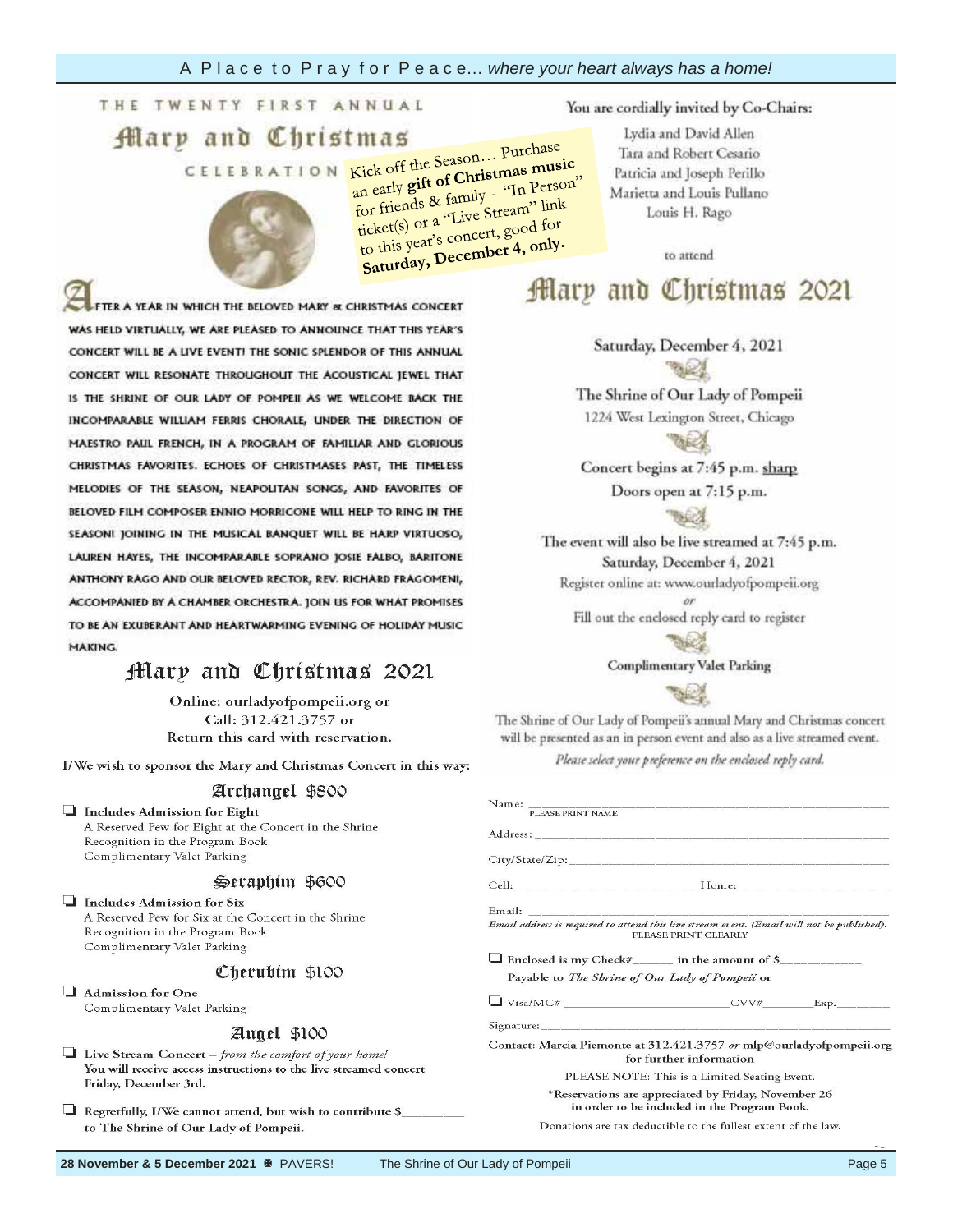### **First Sunday of Advent November 28, 2021**

I will raise up for David a just shoot; he shall do what is right and just in the land. *~ Jeremiah 33:15* 

**Second Sunday of Advent December 5, 2021**

God has commanded that every lofty mountain be made low. *~ Baruch 5:7*

## **JOIN UP at the SHRINE Shrine Auxiliary January Meeting TBD**

We look forward to seeing our **Beloved Regulars** & welcoming **New Men & Women**  who would like to check us out!

**ShrineAuxiliary@gmail.com** 



## **SHOPPING…**

Perhaps **you shop via Amazon…** did you know you can **support the Shrine**  as an Amazon Smile Charity at **no cost to you?** 

**Use the Link below to participate,** share with family, friends and co-workers. We can benefit thru your purchases **24/7/365!**

https://smile.amazon.com/ch/36-2170896



**Feeding God's "Holy Family" Sundays: December 12 & January 9 Here are just a few ideas...** 

*(Please check food expiration dates)* 

## **SHOPPING LIST**

Low sugar cereal, regular cereal, Low salt & regular canned vegetables, Canned soup, Crackers (Saltines, wheat, etc), Rice, Pasta, Pasta sauce, Canned tomatoes, Canned tomato paste, Canned fruit, Boxed instant potatoes, Macaroni & Cheese, Canned Chicken, Turkey, Tuna, Juice (small cans or individual boxes), Chocolate, Hard candy (sugar free & reg),

Oatmeal (instant & regular), Pudding, Apple Sauce, Chunky or Creamy peanut butter, Fruit Cocktail, Jello, cookies, trail mix, chips, nuts, or granola bars.

**Has your Contact Information (Address, Email, Phone) Changed?**Please let us know! **312.421.3757**  or **mps@ourladyofpompeii.org**.

**Thank You!**



## Shrine Logistics:

**DAILY MASS:** around the corner at **Our Lady of the Holy Family**, 1335 W. Harrison St., Chicago. 312.243.7400.

**OLHFParish@archchicago.org** for weekly schedule and updates.

**DAILY MASS & CONFESSION TIMES: St. John Paul II Newman Center at UIC,** 700 S. Morgan Street, Chicago, 312.226.1880. **Mass Times:** Su 11 a.m; M - F: 12:05 p.m.; **Confessions:** By Appointment: **JP2NEWMAN@GMAIL.COM**

**WASHROOMS** next door, downstairs in Shrine Hall.

**PLEASE REMEMBER The Shrine of Our Lady of Pompeii**  in your **will**. Contact **Mary Beth Howard 312.421.3757, ext. 319** or mbhoward@ourladyofpompeii.org. **Thank you!**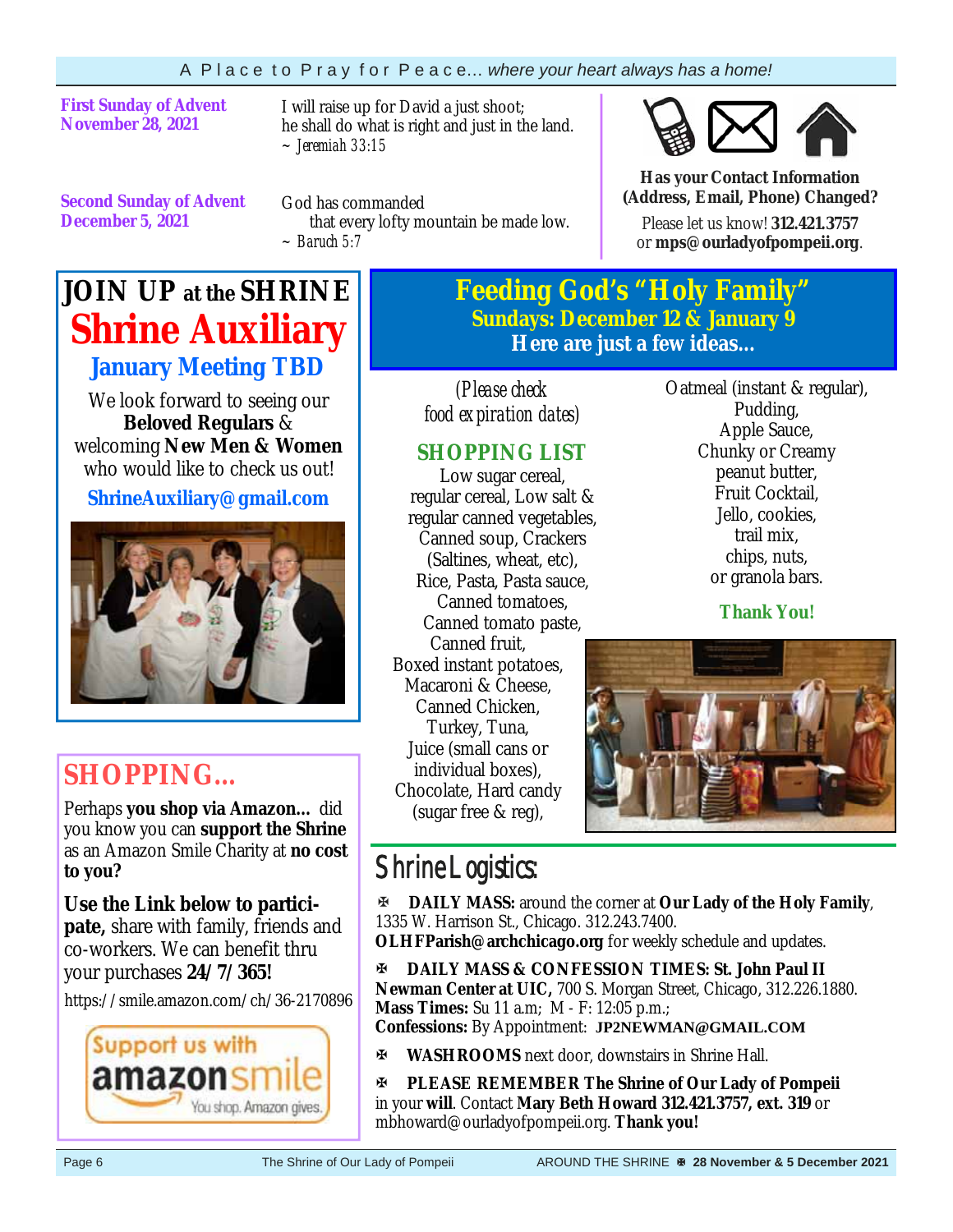# **Shrine Directory** Schedule of Services,

### **Weekday Masses:**

 6:00 p.m. **Wednesday evenings** 7:30 a.m. **Saturday mornings**

**Sunday Eucharistic Liturgies:** 8:30 a.m. & 11 a.m.

**Padre Pio Prayer Cenacle** 6 p.m. **1st & 3rd Wed.** of month

**Anointing of the Sick:**  temporarily suspended due to Covid.

### **Shrine Auxiliary: January Meeting TBD**

**Join Us,** 10 a.m. in the Shrine Hall, **shrineauxiliary@gmail.com** 

## Shrine Staff:

**Rev. Richard N. Fragomeni**, **PhD**  Rector ext. 317

### **Mary Beth Howard**

Business Manager ext. 319 mbhoward@ourladyofpompeii.org

**Marcia Piemonte** ext. 310 Director of Development/Special Events mlp@ourladyofpompeii.org **Programs and Groups**

**OLP Alumni & Friends:**  Join us!! **gracedv@aol.com Volunteers always welcome** at the Shrine, call **312.421.3757.**  Join us!!

#### **Shrine LITURGICAL MINISTRY VOLUNTEER** Forms are located on tables at the back of the church.



**Director of Pilgrimage Ministry** ext. 306

**Colleen Grant, Mary Shimandle**  Communications Coordinator ext. 323 cgrant@ourladyofpompeii.org

**J. Carl Wachsmann, M.A.** ext. 315 Pastoral Associate carl@ourladyofpompeii.org

**Archives/Sacramental Records** ext. 303 records@ourladyofpompeii.org

## Schedule of Presiders through Sunday, December 5:

| 6:00 p.m.<br>❖<br>$7:30$ a.m.<br>❖<br>8:30 & 11:00 a.m.<br>❖<br>6:00 p.m.<br>❖<br>$7:30$ a.m.<br>❖<br>8:30 & 11:00 a.m.<br>❖ | Wednesday, November 24:<br>Saturday, November 27:<br>Sunday, November 28:<br>Wednesday, December 1:<br>Saturday, December 4:<br>Sunday, December 5: | Fragomeni<br>Fragomeni<br>TBD<br>Tverdek<br>Tverdek<br>Pizzo                              |
|------------------------------------------------------------------------------------------------------------------------------|-----------------------------------------------------------------------------------------------------------------------------------------------------|-------------------------------------------------------------------------------------------|
| Executive/Financial<br>Council:                                                                                              | John Calfa<br>Velda Davino<br>Tracey Di Buono<br>Lissa Druss<br>Mario Leggero                                                                       | Andrew Lisowski<br>Tomasina Perry<br><b>Brian Roman</b><br>Dave Van Camp                  |
| <b>Commissions:</b><br><b>Engagement:</b><br>Cindy Conrath<br>Daniel Conrath                                                 | Lissa E. Druss, Cav. OSRI<br>Marcia Piemonte<br>Jaclyn Puccini<br>Jim Puccini<br>Joyce Puccini                                                      | Liturgical:<br>Dan Overstreet<br><b>Julie Priest</b><br>Josephine Rizzo<br>Carl Wachsmann |

## Stewardship Report

**FINANCIAL REPORT FISCAL YEAR (2021-2022)** 

## **NO FISCAL REPORT AVAILABLE AT TIME OF DEADLINE**

### **To Donate** your **Sunday Offering Online:**

\_\_\_\_\_\_\_\_\_\_\_\_\_\_\_\_\_\_\_\_\_\_\_\_\_\_\_\_\_\_\_\_\_\_

**\*** go to **www.GiveCentral.org,** Shrine of Our Lady of Pompeii *or* 

**\* TEXT "Sunday"** to **312.553.0753 for ELECTRONIC GIVING** \_\_\_\_\_\_\_\_\_\_\_\_\_\_\_\_\_\_\_\_\_\_\_\_\_\_\_\_\_\_\_\_\_

**THANK YOU** for your thoughtful generosity & ALL you do to keep us going! \_\_\_\_\_\_\_\_\_\_\_\_\_\_\_\_\_\_\_\_\_\_\_\_\_\_\_\_\_\_\_\_\_

#### **The Shrine** is **not subsidized** by the **Archdiocese of Chicago** and **relies solely on your continued generosity.**

We know that you cannot always worship with us. Your *Sunday Giving* underwrites every annual operating expense and we appreciate your kindness in this regard.

### **SAINTS & SPECIAL OBSERVANCES**

### **Week of November 28:**

| <b>Monday:</b>  | First Sunday of Advent;                    |
|-----------------|--------------------------------------------|
|                 | Hanukkah begins                            |
| <b>Tuesday:</b> | St. Andrew, Apostle                        |
|                 | <b>Wednesday:</b> World AIDS Awareness Day |
| <b>Friday:</b>  | St. Francis Xavier                         |
|                 | St. John Damascene;                        |
|                 | <b>First Friday</b>                        |
| Saturday:       | <b>First Saturday</b>                      |
|                 |                                            |

### **Week of December 5:**

| Sunday:                                 | Second Sunday of Advent    |  |
|-----------------------------------------|----------------------------|--|
| <b>Monday:</b>                          | St. Nicholas               |  |
| <b>Tuesday:</b>                         | St. Ambrose;               |  |
|                                         | Pearl Harbor               |  |
|                                         | Remembrance Day            |  |
| <b>Wednesday:</b> Immaculate Conception |                            |  |
|                                         | of the Blessed Virgin Mary |  |
| Thursday:                               | St. Juan Diego             |  |
| <b>Friday:</b>                          | Our Lady of Loreto         |  |
| Saturday:                               | St. Damasus I              |  |
|                                         |                            |  |

28 November & 5 December 2021 <sup>\$8</sup> ABOUT THE SHRINE & LOGISTICS The Shrine of Our Lady of Pompeii Page 7